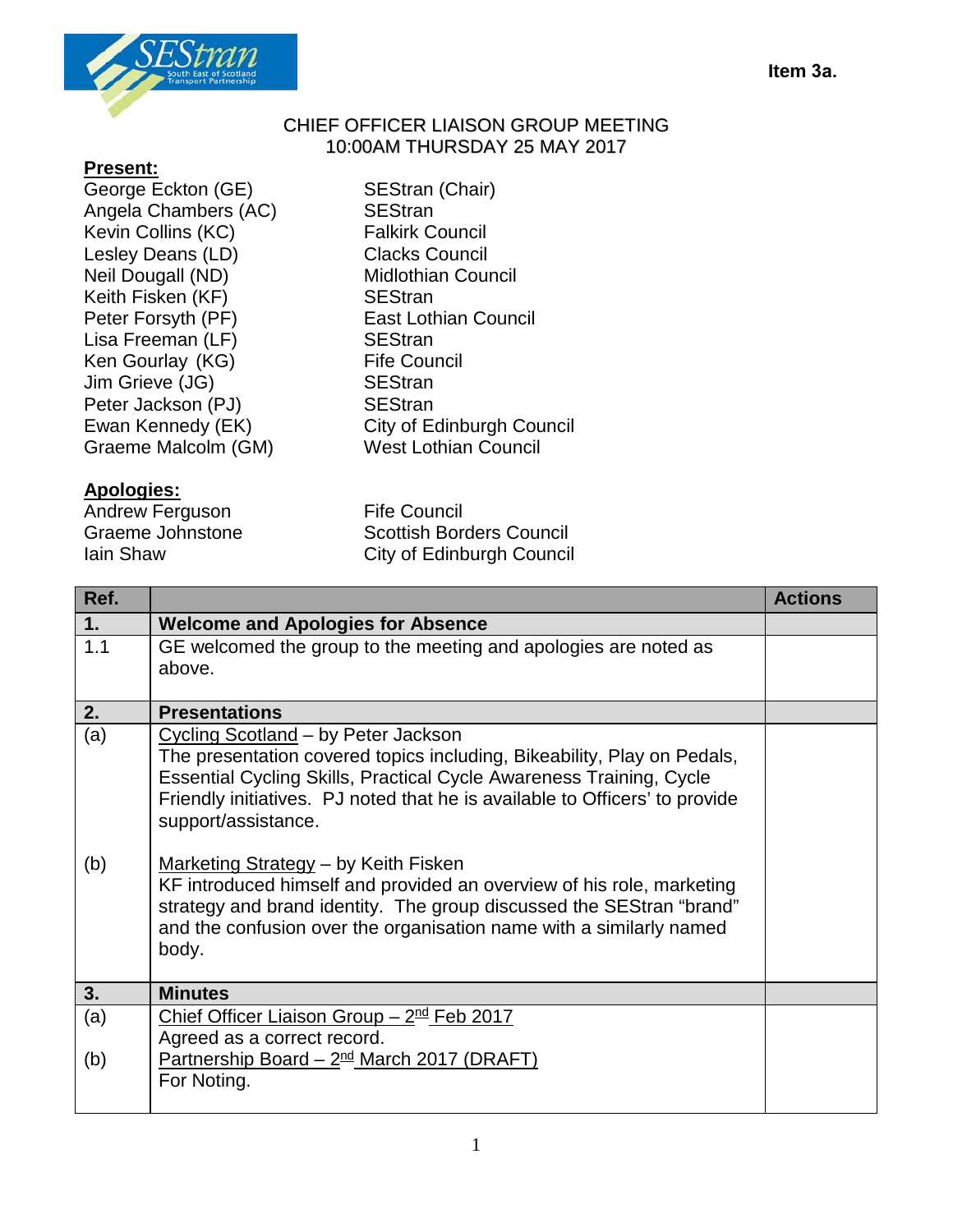| 4.  | <b>Model 3 - SEStran Progress Report</b>                                                                                                                                                                                                                                                                                                                                                                                                                                                                                                                                                                                                                                                                                                                                                                                                                                                                                                                                                                                                                                                                                                                                                                                                                                                                                     |  |
|-----|------------------------------------------------------------------------------------------------------------------------------------------------------------------------------------------------------------------------------------------------------------------------------------------------------------------------------------------------------------------------------------------------------------------------------------------------------------------------------------------------------------------------------------------------------------------------------------------------------------------------------------------------------------------------------------------------------------------------------------------------------------------------------------------------------------------------------------------------------------------------------------------------------------------------------------------------------------------------------------------------------------------------------------------------------------------------------------------------------------------------------------------------------------------------------------------------------------------------------------------------------------------------------------------------------------------------------|--|
| 4.1 | GE provided a verbal update to the group, advising that following<br>consultation, responses had been received from all councils. Falkirk<br>and Scottish Borders had rejected proposals whilst discussions were<br>ongoing with the other partner authorities, with SBC requesting to be<br>kept informed of progress. A report will be presented to the September<br>Board to seek the opinions of new Members. GE noted that Model 2<br>was of interest.                                                                                                                                                                                                                                                                                                                                                                                                                                                                                                                                                                                                                                                                                                                                                                                                                                                                  |  |
| 5.  | Financial Reports - Briefing Note by lain Shaw                                                                                                                                                                                                                                                                                                                                                                                                                                                                                                                                                                                                                                                                                                                                                                                                                                                                                                                                                                                                                                                                                                                                                                                                                                                                               |  |
| (a) | <b>Unaudited Annual Accounts 2016/17</b><br>The accounts are still in the process of being prepared for<br>presentation to the Board meeting of 23rd June;<br>The current position is an underspend of £49,000 after provision is<br>$\bullet$<br>made for all known liabilities, including any VAT not paid following<br>issue of VAT-only invoices. The underspend is mainly on core staff<br>costs and some additional income recoveries from capital;<br>The Board agreed at its meeting on 2 <sup>nd</sup> March that any underspend<br>$\bullet$<br>from 2016/17 would be allocated to the Sustainable & Active Travel<br>Grant Scheme in 2017/18;<br>The main area of audit scrutiny is potentially the write-off of the asset<br>$\bullet$<br>value of 40 units of Bustracker equipment (former First Bus East of<br>Scotland equipment) at total write-down of value of £160,000. This<br>does not impact on the year-end outturn as the expenditure was<br>funded by BIF2 grant in 2015/16, but does need to be recognised on<br>SEStran's balance sheet. If the equipment can be re-deployed in the<br>future, it can be written back onto the balance sheet.<br>The unaudited accounts will be submitted to Audit Scotland by 30 <sup>th</sup><br>$\bullet$<br>June, following review by the Board on 23rd June. |  |
| (b) | <b>Treasury Management Annual Report</b><br>This report provides details of the net borrowing/lending between<br>SEStran and the City of Edinburgh Council during 2016/17. The<br>Partnership received £628 of interest from the Council in 2016/17 for<br>balances held by the Council on behalf of the Partnership over the<br>course of the year.                                                                                                                                                                                                                                                                                                                                                                                                                                                                                                                                                                                                                                                                                                                                                                                                                                                                                                                                                                         |  |
| 6.  | <b>National Transport Strategy 2/Planning Review</b>                                                                                                                                                                                                                                                                                                                                                                                                                                                                                                                                                                                                                                                                                                                                                                                                                                                                                                                                                                                                                                                                                                                                                                                                                                                                         |  |
| 6.1 | A verbal update was provided by GE. The main points for noting are:<br>Pre-engagement strategy discussed.<br>$\bullet$<br>GE noted that in his SCOTS role, he is Chair of the Strategic<br>$\bullet$<br>Framework Working Group.<br>Timeline: NTS completed mid-2019, public consultation to take place<br>$\bullet$<br>2018, STPR spring 2018, primary legislation in parliament in next<br>parliamentary year, with aim to be involved in shaping legislation that<br>looks at transport governance.                                                                                                                                                                                                                                                                                                                                                                                                                                                                                                                                                                                                                                                                                                                                                                                                                       |  |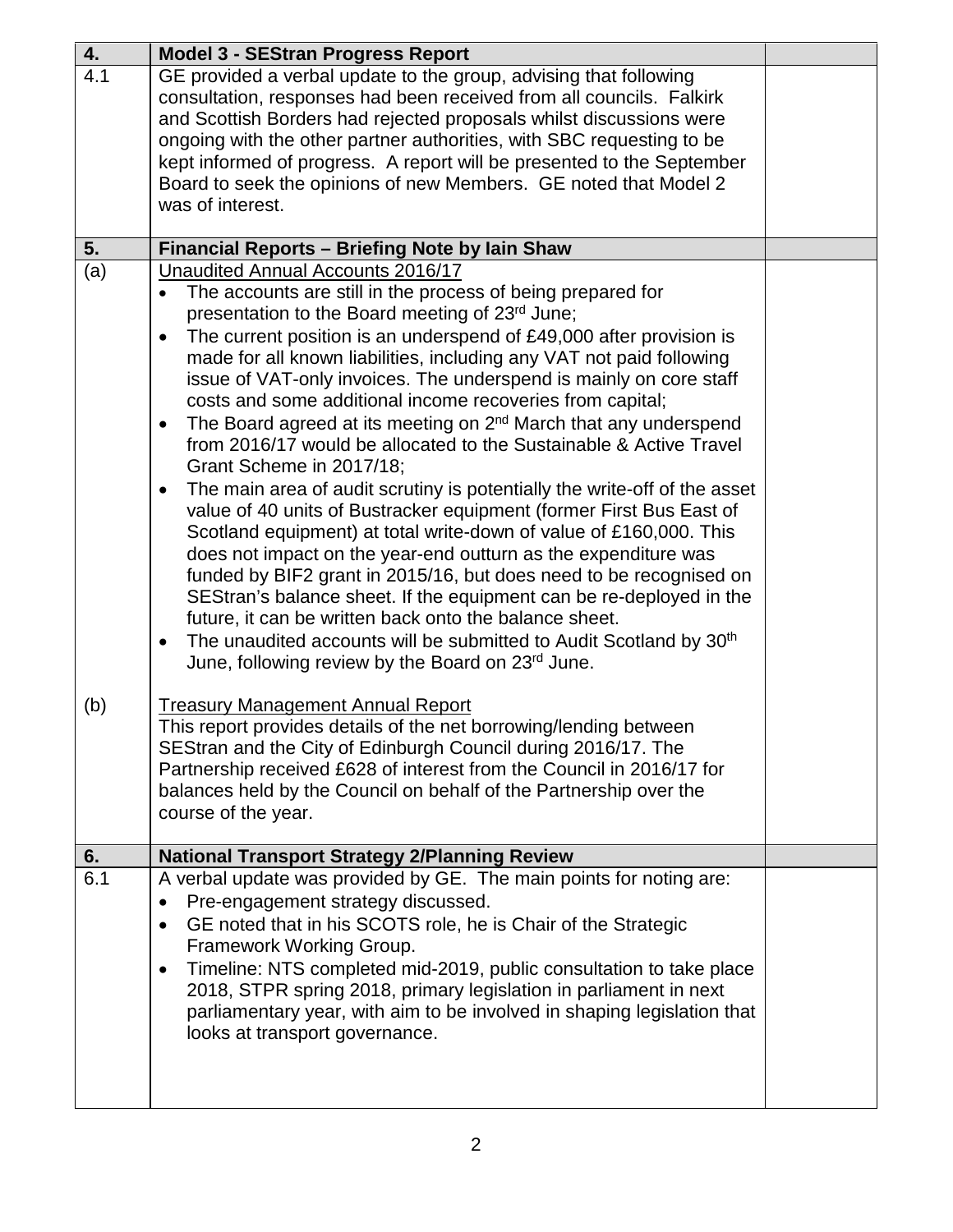| 7.               | <b>Update on Council Administrations</b>                                   |              |
|------------------|----------------------------------------------------------------------------|--------------|
| $\overline{7.1}$ | Officers' provided an update on the latest appointments to their           |              |
|                  | respective administrations and discussed the unique situation of the       |              |
|                  | general election being in such close proximity to local council elections. |              |
|                  | GE noted that there may be a requirement to postpone the June Board        |              |
|                  | meeting if there were a number of unstable administrations in place. A     |              |
|                  | decision would be made mid-June.                                           | <b>GE/AF</b> |
|                  |                                                                            |              |
| 8.               | <b>Consultation Reports</b>                                                |              |
| (a)              | <b>Scottish Energy Strategy</b>                                            |              |
|                  | Agreed to be submitted under delegated powers.                             |              |
| (b)              | <b>Parking Consultation</b>                                                |              |
|                  | Comments invited from Officers prior to end-June submission. Group         |              |
|                  | discussed enforcement issues and possible regional response.               |              |
| (c)              | Low Emissions Zone                                                         |              |
|                  | Update to be provided when publication becomes available in late           |              |
|                  | summer.                                                                    | <b>GE</b>    |
| (d)              | <b>Scottish Expert Advisory Panel on the Collaborative Economy</b>         |              |
|                  | Consultation closes 26 May and response will highlight areas of good       |              |
|                  | practice.                                                                  |              |
| (e)              | <b>National Transport Strategy Review: Call for Evidence</b>               |              |
|                  | Early engagement response issued but continuing with further               |              |
|                  | engagement activities. SEStran response to be shared with group with       |              |
|                  | offer of assistance provided.                                              | LF           |
| (f)              | 20mph Private Members Bill                                                 |              |
|                  | Consultation closes August and SEStran are seeking views from group        |              |
|                  | to shape response and happy to take forward.                               |              |
| 9.               | <b>Annual Report</b>                                                       |              |
| 9.1              | GE provided a verbal update advising that the draft report will be tabled  |              |
|                  | to the first Board meeting and will highlight key projects and activities. |              |
|                  |                                                                            |              |
| 10.              | <b>RTS - Update by Partner Authority</b>                                   |              |
| 10.1             | GE reported that previously monitoring had been undertaken annually,       |              |
|                  | however, the proposal is to report quarterly, incorporating KPIs and       |              |
|                  | delivery of outcomes. Group agreed to having RTS monitoring as a           |              |
|                  | standing agenda item and a monitoring template/pro-forma will be           |              |
|                  | drafted for reporting purposes.                                            |              |
| 11.              | <b>Projects Update</b>                                                     |              |
| 11.1             | JG presented the report, which provided a summary of projects updates      |              |
|                  | and asked for any comments from the group.                                 |              |
|                  |                                                                            |              |
| 12.              | <b>Website</b>                                                             |              |
| 12.1             | AC provided a verbal update to the group on the soft launch of the new     |              |
|                  | website, asking for feedback from Officers. Consensus was that it was      |              |
|                  | much improved and easier to navigate.                                      |              |
|                  |                                                                            |              |
|                  |                                                                            |              |